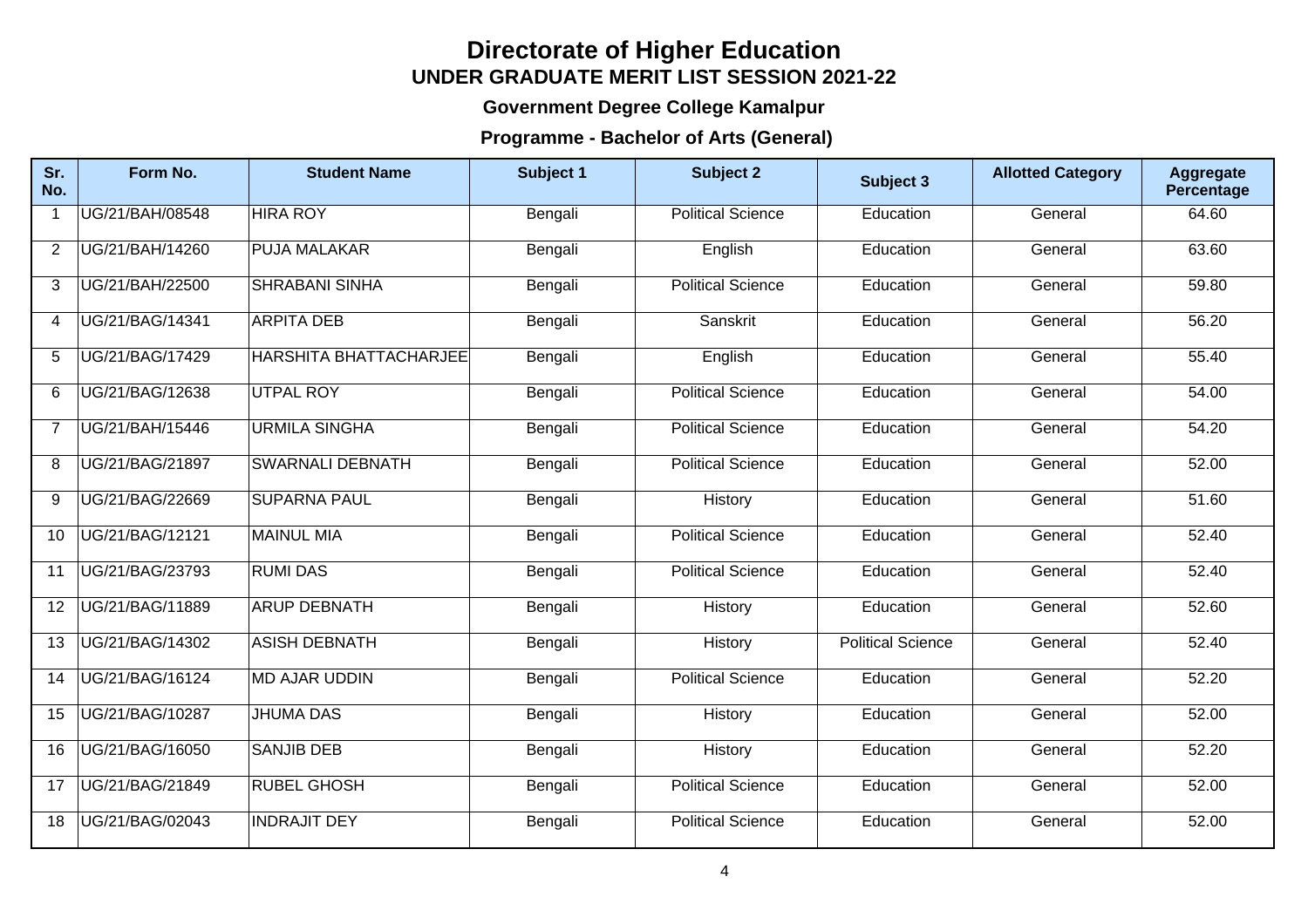| Sr.<br>No.      | Form No.        | <b>Student Name</b>         | Subject 1 | <b>Subject 2</b>         | Subject 3                | <b>Allotted Category</b> | <b>Aggregate</b><br>Percentage |
|-----------------|-----------------|-----------------------------|-----------|--------------------------|--------------------------|--------------------------|--------------------------------|
| 19              | UG/21/BAG/18392 | <b>NIOTI GOUR</b>           | Bengali   | Sanskrit                 | <b>History</b>           | General                  | 52.00                          |
| $\overline{20}$ | UG/21/BAG/16450 | <b>KARISHMA DAS</b>         | Bengali   | History                  | <b>Political Science</b> | General                  | 50.20                          |
| 21              | UG/21/BAG/12205 | <b>LIPIKA NAMASUDRA</b>     | Bengali   | History                  | <b>Political Science</b> | General                  | 50.00                          |
| 22              | UG/21/BAG/09982 | <b>ANAMIKA DAS</b>          | Bengali   | History                  | <b>Political Science</b> | General                  | 51.60                          |
| $\overline{23}$ | UG/21/BAG/13215 | <b>KANIKA DAS</b>           | Bengali   | History                  | <b>Political Science</b> | General                  | 51.00                          |
| 24              | UG/21/BAG/11662 | <b>AMIT PAUL</b>            | Bengali   | History                  | Education                | General                  | 50.60                          |
| 25              | UG/21/BAG/21860 | PRASENJIT NAMASUDRA         | Bengali   | History                  | <b>Political Science</b> | General                  | 50.80                          |
| 26              | UG/21/BAG/14500 | <b>RAJAT DAS</b>            | Bengali   | History                  | <b>Political Science</b> | General                  | 50.60                          |
| 27              | UG/21/BAG/16912 | <b>APRITA PAUL</b>          | Bengali   | History                  | <b>Political Science</b> | General                  | 50.00                          |
| 28              | UG/21/BAG/01365 | <b>KISHORE DEBNATH</b>      | Bengali   | <b>Political Science</b> | Education                | General                  | 51.00                          |
| 29              | UG/21/BAG/05244 | <b>SWAGATA BARMAN</b>       | Bengali   | <b>Political Science</b> | Education                | General                  | 50.20                          |
| 30              | UG/21/BAG/21518 | <b>CHIRANJIT DAS</b>        | Bengali   | History                  | <b>Political Science</b> | General                  | 50.80                          |
| $\overline{31}$ | UG/21/BAG/21449 | <b>DABASIS MALAKAR</b>      | Bengali   | History                  | Education                | General                  | 50.80                          |
| 32              | UG/21/BAG/16059 | <b>MD RUBEL MIA</b>         | Bengali   | <b>Political Science</b> | Education                | General                  | 50.60                          |
| 33              | UG/21/BAG/18014 | <b>ANIMA KURMI</b>          | Bengali   | <b>Political Science</b> | Education                | General                  | 50.00                          |
| 34              | UG/21/BAG/03959 | <b>NITYA RANJAN DEBNATH</b> | Bengali   | History                  | <b>Political Science</b> | General                  | 49.60                          |
| 35              | UG/21/BAG/07416 | <b>SABITA MALAKAR</b>       | Bengali   | <b>Political Science</b> | Education                | General                  | 50.60                          |
| 36              | UG/21/BAG/14732 | <b>PIALI DAS</b>            | Bengali   | History                  | <b>Political Science</b> | General                  | 50.80                          |
| 37              | UG/21/BAG/09798 | <b>JOY DAS</b>              | Bengali   | History                  | <b>Political Science</b> | General                  | 50.00                          |
| 38              | UG/21/BAG/08261 | <b>GOPAL SABDAKAR</b>       | Bengali   | <b>Political Science</b> | Education                | General                  | 49.80                          |
| 39              | UG/21/BAG/15738 | <b>BIDYUT GOUR</b>          | Bengali   | <b>Political Science</b> | Education                | General                  | 50.00                          |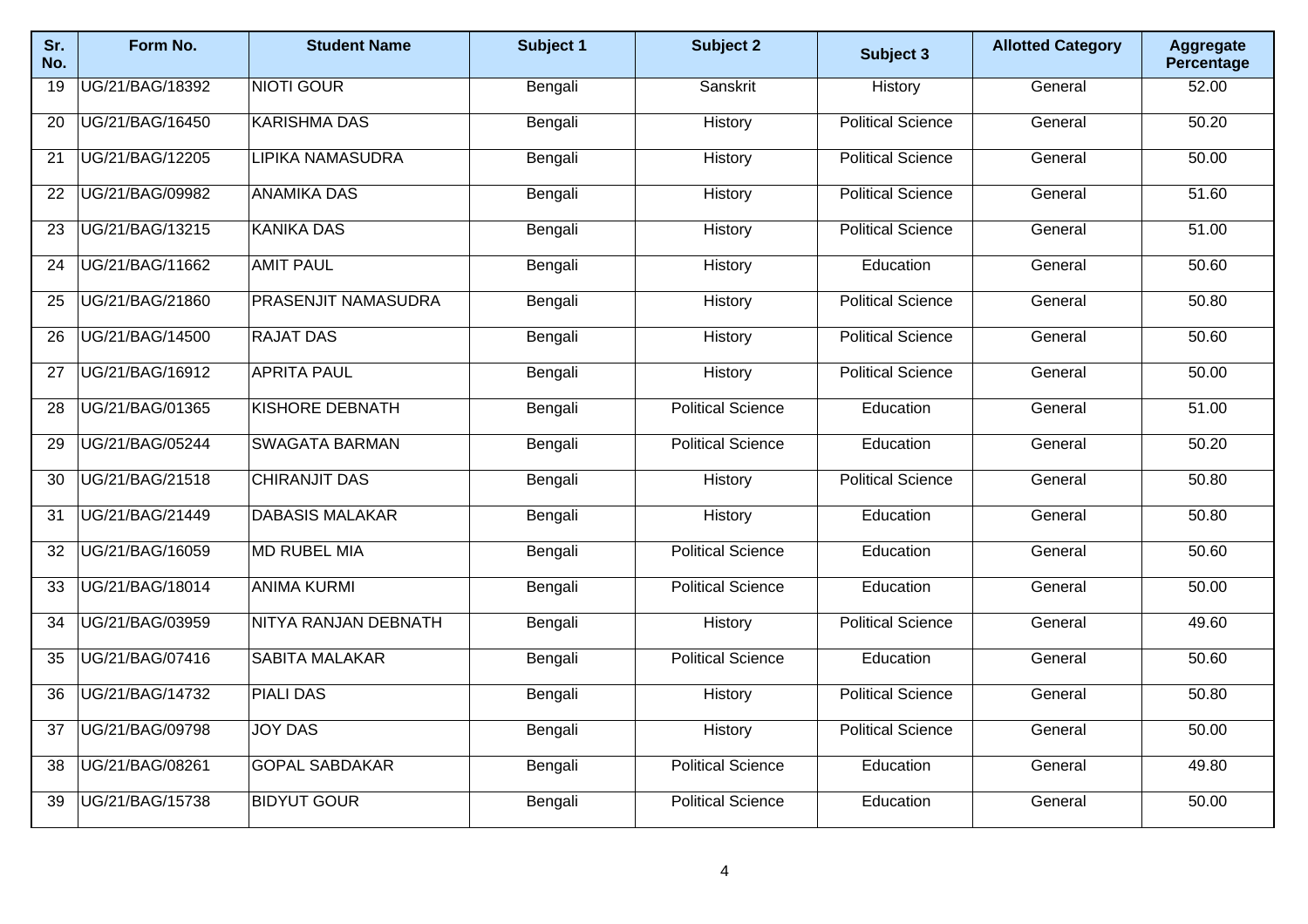| Sr.<br>No. | Form No.        | <b>Student Name</b>     | Subject 1 | Subject 2                | Subject 3                | <b>Allotted Category</b> | <b>Aggregate</b><br>Percentage |
|------------|-----------------|-------------------------|-----------|--------------------------|--------------------------|--------------------------|--------------------------------|
| 40         | UG/21/BAG/01799 | <b>DEBASISH DEBNATH</b> | Bengali   | <b>Political Science</b> | Education                | General                  | 49.60                          |
| 41         | UG/21/BAG/07929 | <b>PRIYA SINHA</b>      | Bengali   | English                  | <b>Political Science</b> | General                  | 49.40                          |
| 42         | UG/21/BAG/03344 | <b>CLINTON DEBBARMA</b> | Bengali   | <b>History</b>           | Education                | General                  | 49.80                          |
| 43         | UG/21/BAH/02805 | <b>PUJA DATTA</b>       | Education | Bengali                  | English                  | General                  | 61.00                          |
| 44         | UG/21/BAG/02371 | <b>SAGAR DEB</b>        | Education | Bengali                  | History                  | General                  | 53.60                          |
| 45         | UG/21/BAG/07024 | <b>DEEPJOY DATTA</b>    | Education | History                  | <b>Political Science</b> | General                  | 53.60                          |
| 46         | UG/21/BAG/13033 | <b>SUKANTA SINGHA</b>   | Education | Bengali                  | History                  | General                  | 52.80                          |
| 47         | UG/21/BAG/22541 | <b>SUBHAM SINHA</b>     | Education | Bengali                  | <b>Political Science</b> | General                  | 51.40                          |
| 48         | UG/21/BAG/08557 | <b>PINAKSHI DEBNATH</b> | Education | Bengali                  | History                  | General                  | 49.60                          |
| 49         | UG/21/BAG/06791 | <b>SUMAN MALAKAR</b>    | Education | History                  | <b>Political Science</b> | General                  | 49.40                          |
| 50         | UG/21/BAG/13219 | <b>RAHUL SINGHA</b>     | Education | Bengali                  | History                  | General                  | 49.20                          |
| 51         | UG/21/BAH/06376 | <b>MISTU DEBMNATH</b>   | English   | <b>Political Science</b> | Education                | General                  | 60.60                          |
| 52         | UG/21/BAH/11605 | <b>RITA KURMI</b>       | English   | <b>Political Science</b> | Education                | General                  | 58.00                          |
| 53         | UG/21/BAH/12297 | PRIYA CHAKRABORTY       | English   | Bengali                  | Education                | General                  | 57.60                          |
| 54         | UG/21/BAH/09632 | <b>MAMATA SINHA</b>     | History   | English                  | Education                | General                  | 57.40                          |
| 55         | UG/21/BAG/15307 | RAHUL CHAKRABORTY       | History   | Bengali                  | Education                | General                  | 53.40                          |
| 56         | UG/21/BAH/07421 | <b>MITAN DEB</b>        | History   | Bengali                  | <b>Political Science</b> | General                  | 53.40                          |
| 57         | UG/21/BAG/07685 | <b>SUPRIYA DAS</b>      | History   | Bengali                  | Education                | General                  | 52.40                          |
| 58         | UG/21/BAG/14367 | MAMPI DEBNATH           | History   | <b>Political Science</b> | Education                | General                  | 49.40                          |
| 59         | UG/21/BAG/02538 | <b>RASHMI SHARMA</b>    | History   | Bengali                  | Education                | General                  | 49.40                          |
| 60         | UG/21/BAG/19107 | <b>BISHAL DEBNATH</b>   | History   | <b>Political Science</b> | Education                | General                  | 49.40                          |